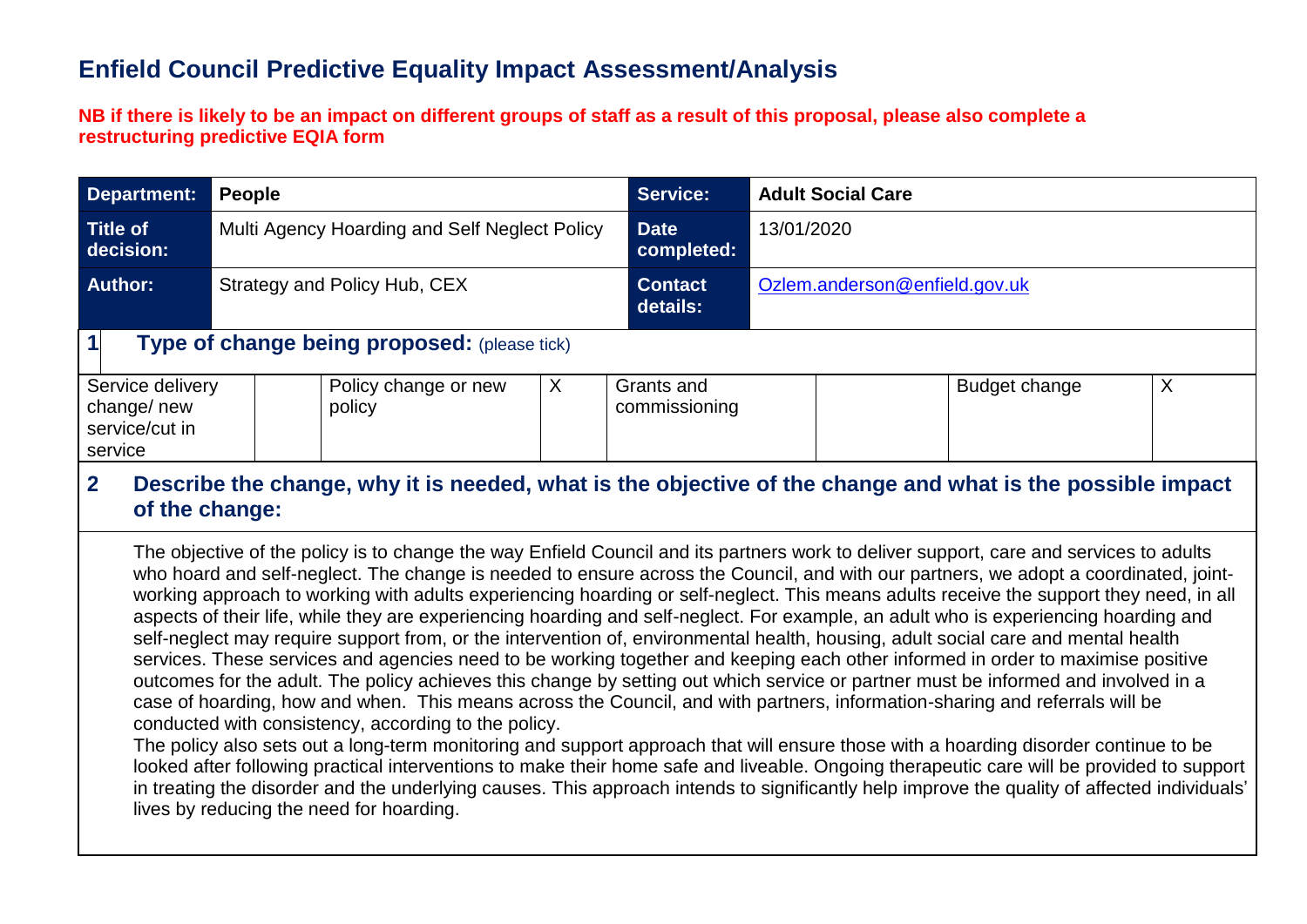## **3. Do you carry out equalities monitoring of your service? If No please state why?**

So far, data gathered across the organisation does not give any information as to whether certain groups are more affected by hoarding than others. National research and professional accounts within Enfield suggest elderly people are more likely to be experiencing a hoarding disorder due to social isolation, frailty and the fact that hoarding is a long-term behaviour which often escalates over time.

This policy adopts a person–centred approach that takes into account the needs and interests of the individual allowing them to receive the best care and support according to their specific case. This enables us to provide equally effective support for all impacted service users.

| 4. Equalities Impact<br>Indicate Yes, No or Not Known for each group |                                                                                                                                                                                             | Disability | Sex       | Age       | Race       | Religion &<br>Belief | Sexual<br>Orientation | Gender<br>reassignment | Pregnancy<br>Maternity | Marriage &<br>Civil<br>Partnerships |
|----------------------------------------------------------------------|---------------------------------------------------------------------------------------------------------------------------------------------------------------------------------------------|------------|-----------|-----------|------------|----------------------|-----------------------|------------------------|------------------------|-------------------------------------|
| 1.                                                                   | Does equalities monitoring of your service show people<br>from the following groups benefit from your service?<br>(recipients of the service, policy or budget, and the<br>proposed change) | Yes        | Yes       | Yes       | <b>Yes</b> | Yes                  | <b>Yes</b>            | Yes                    | <b>Yes</b>             | Yes                                 |
|                                                                      | 2. Does the service or policy contribute to eliminating<br>discrimination, promote equality of opportunity, and foster<br>good relations between different groups in the community?         | Yes        | <b>No</b> | <b>No</b> | <b>No</b>  | <b>No</b>            | <b>No</b>             | <b>No</b>              | <b>No</b>              | <b>No</b>                           |
| 3.                                                                   | Could the proposal discriminate, directly or indirectly these<br>groups?                                                                                                                    | <b>No</b>  | <b>No</b> | <b>No</b> | <b>No</b>  | <b>No</b>            | <b>No</b>             | <b>No</b>              | <b>No</b>              | <b>No</b>                           |
| 4.                                                                   | Could this proposal affect access to your service by different<br>groups in the community?                                                                                                  | Yes        | Yes       | Yes       | <b>Yes</b> | Yes                  | Yes                   | Yes                    | <b>Yes</b>             | Yes                                 |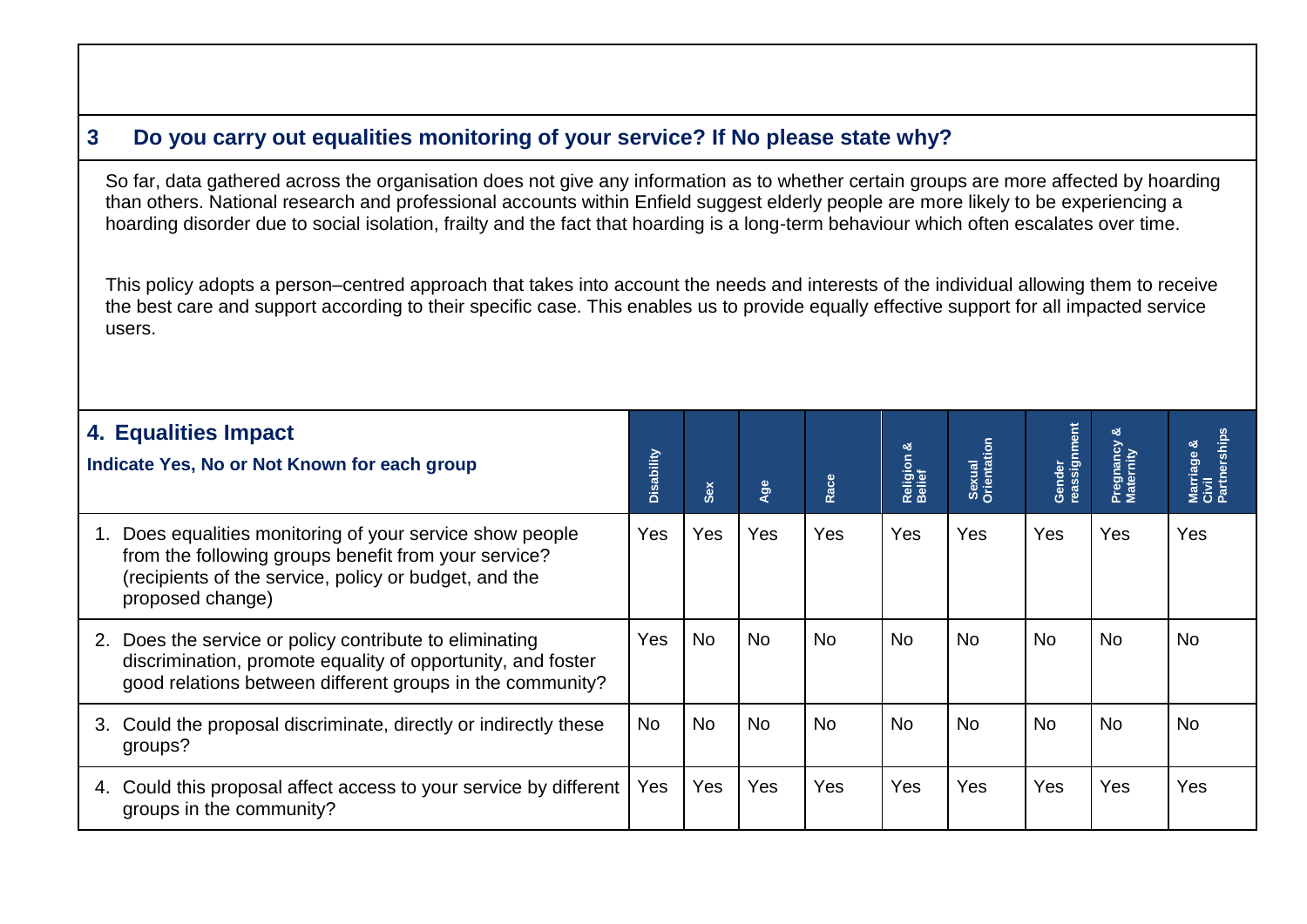| 5. Could this proposal affect access to information about your<br>service by different groups in the community? | Yes       | <b>No</b> | <b>No</b> | l No | <b>No</b> | <b>No</b> | <b>No</b> | <b>No</b> | <b>No</b> |
|-----------------------------------------------------------------------------------------------------------------|-----------|-----------|-----------|------|-----------|-----------|-----------|-----------|-----------|
| 6. Could the proposal have an adverse impact on relations<br>between different groups?                          | <b>No</b> | <b>No</b> | <b>No</b> | ' No | <b>No</b> | <b>No</b> | <b>No</b> | <b>Nc</b> | <b>No</b> |

**If Yes answered to questions 3-6 above – please describe the impact of the change (including any positive impact on equalities) and what the service will be doing to reduce the negative impact it will have.** 

Hoarding and self-neglect can be experienced by anybody and impact any group's physical and mental health. Therefore, the policy could affect access to services and support for all groups within the community. As this policy aims to improve access to services and support, question 4 has answered yes to all groups. The impact of this policy should be that anybody experiencing hoarding or self-neglect can get the help they need as early as possible and reduce the risks they face, as a result of joined-up working across the council and with relevant partner agencies.

We conducted a 6- week consultation with a range of professionals via an online survey. We also consulted with the public during a wellpublicised service user event. Those consulted saw the policy as a positive development and did not identify any foreseeable adverse effects.

| 5. Tackling Socio-economic inequality<br>Indicate Yes, No or Not Known for each group                                                      | living<br>Communities<br>in deprived<br>wards/areas | aining<br>ment,<br>$\overline{5}$<br>People I<br>employr<br>educatio | th low<br>ons<br>Peopl<br>acade<br>qualif | living in<br>nousing<br>People<br>social I | Lone parents | $\sum_{i=1}^{\infty}$<br>$\overline{\mathbf{5}}$<br>People<br>incomes | ealth<br>č<br>poor<br>Ξ.<br>People | <b>DES</b><br>SES<br><b>Participal</b><br>Any<br>econe |
|--------------------------------------------------------------------------------------------------------------------------------------------|-----------------------------------------------------|----------------------------------------------------------------------|-------------------------------------------|--------------------------------------------|--------------|-----------------------------------------------------------------------|------------------------------------|--------------------------------------------------------|
| Will the proposal specifically impact on communities disadvantaged<br>through the following socio-economic factors?                        | Yes                                                 | Yes                                                                  | Yes                                       | Yes                                        | Yes          | Yes                                                                   | Yes                                | Yes                                                    |
| Does the service or policy contribute to eliminating discrimination,<br>promote equality of opportunity, and foster good relations between | Yes                                                 | Yes                                                                  | Yes                                       | Yes                                        | Yes          | Yes                                                                   | Yes                                | Yes                                                    |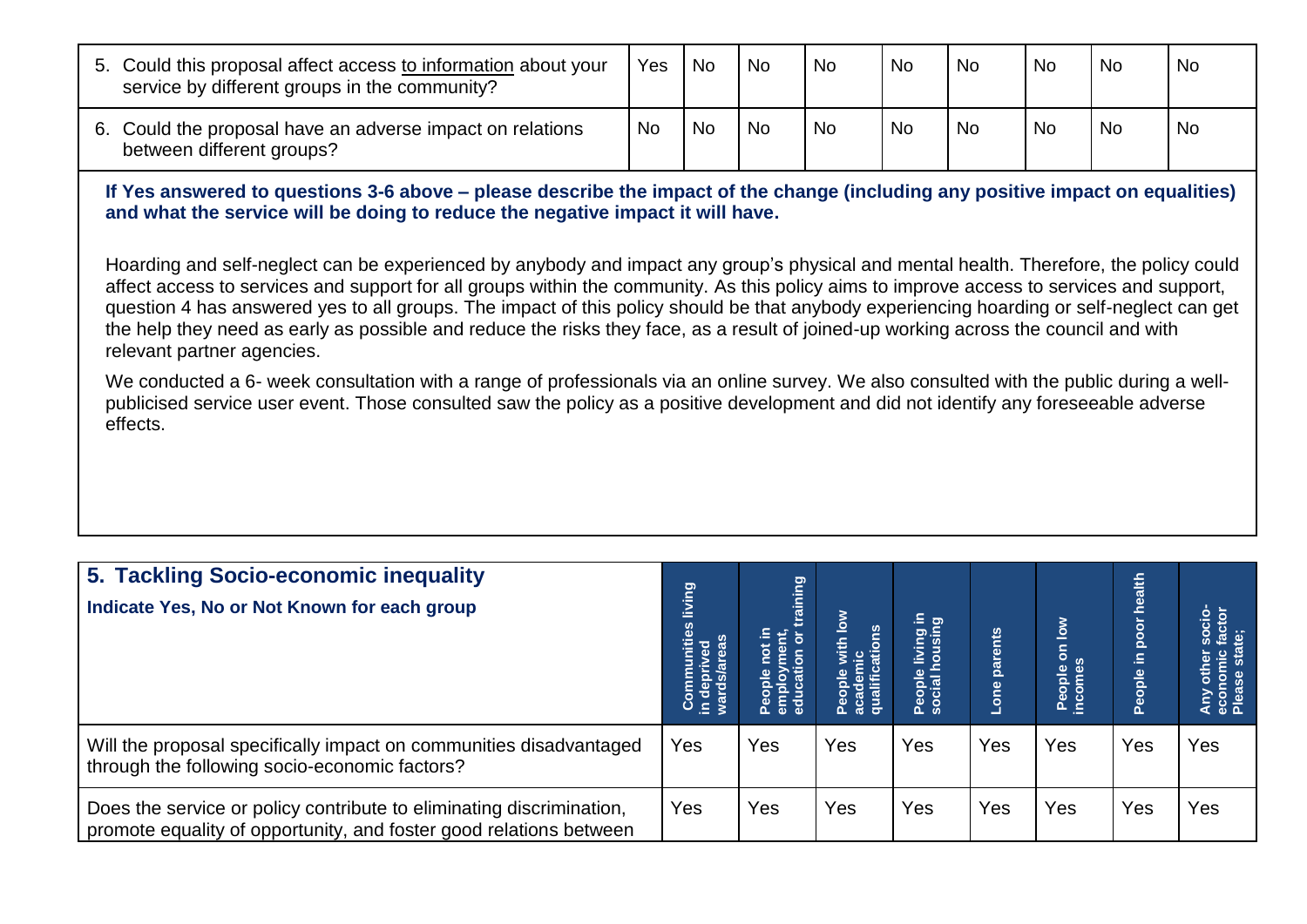| different groups in the community?                                                         |           |           |           |           |           |           |           |           |
|--------------------------------------------------------------------------------------------|-----------|-----------|-----------|-----------|-----------|-----------|-----------|-----------|
| Could this proposal affect access to your service by different groups<br>in the community? | <b>No</b> | <b>No</b> | <b>No</b> | <b>No</b> | <b>No</b> | <b>No</b> | <b>Nc</b> | <b>No</b> |

#### **If Yes answered above – please describe the impact (including any positive impact on social economic inequality) and any mitigation if applicable.**

This policy sets out a joint working approach to make sure adults who hoard and self-neglect are identified and get the care or support they need. Hoarding can be linked to poor health, physical or mental. It is especially difficult for adults with poor health or vulnerabilities to cope with their hoarding and the risks they face are significant, due to the fire risks in a cluttered property or health issues related to cleanliness and sanitation that is worsened due to the clutter/hoarding.

Furthermore, adults with learning disabilities or mental health conditions may struggle to engage with services and voice the help they need. The policy addresses these issues by setting out a person-centred approach to working with adults who hoard. This means we listen to their feelings and wishes. A joint working approach will ensure adults with poor health get the right support for their hoarding, as services and agencies share information and can work together to provide continued support from wrap around services.

### **6. Review**

**How and when will you monitor and review the effects of this proposal?**

Our plan is to review the impact of the policy by working with key stakeholders, partnership forums and user forums to discuss what effect the policy has had. We will specifically be asking how the policy has impacted the practice of joined-up, multi-agency working practices across Enfield Council and with its partner agencies.

We will also be creating a shared database for all involved services to enter information about each hoarding case as well as follow up information including whether the hoarding returns following intervention. We will then be able to analyse this data to measure the impact of the policy and assess whether it has been a success.